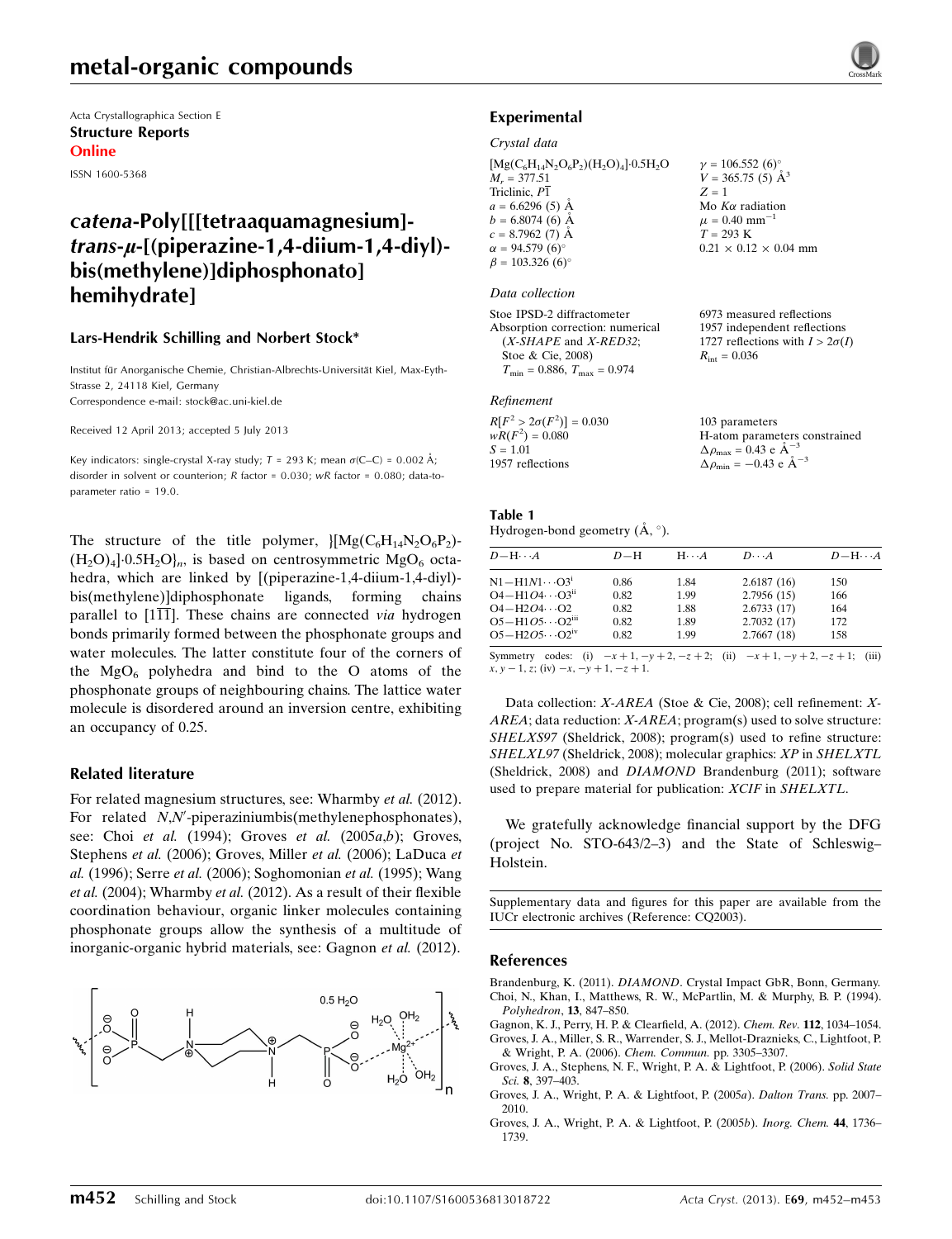- [LaDuca, R., Rose, D., DeBord, J. R. D., Haushalter, R. C., O'Connor, C. J. &](https://scripts.iucr.org/cgi-bin/cr.cgi?rm=pdfbb&cnor=cq2003&bbid=BB8) Zubieta, J. (1996). [J. Solid State Chem.](https://scripts.iucr.org/cgi-bin/cr.cgi?rm=pdfbb&cnor=cq2003&bbid=BB8) 123, 408–412.
- [Serre, C., Groves, J. A., Lightfoot, P., Slawin, A. M. Z., Wright, P. A., Stock, N.,](https://scripts.iucr.org/cgi-bin/cr.cgi?rm=pdfbb&cnor=cq2003&bbid=BB9) Bein, T., Haouas, M., Taulelle, F. & Férey, G. R. (2006). Chem. Mater. 18, [1451–1457.](https://scripts.iucr.org/cgi-bin/cr.cgi?rm=pdfbb&cnor=cq2003&bbid=BB9)
- [Sheldrick, G. M. \(2008\).](https://scripts.iucr.org/cgi-bin/cr.cgi?rm=pdfbb&cnor=cq2003&bbid=BB10) Acta Cryst. A64, 112–122.
- [Soghomonian, V., Diaz, R., Haushalter, R. C., O'Connor, C. J. & Zubieta, J.](https://scripts.iucr.org/cgi-bin/cr.cgi?rm=pdfbb&cnor=cq2003&bbid=BB11) (1995). [Inorg. Chem.](https://scripts.iucr.org/cgi-bin/cr.cgi?rm=pdfbb&cnor=cq2003&bbid=BB11) 34, 4460–4466.
- [Stoe & Cie \(2008\).](https://scripts.iucr.org/cgi-bin/cr.cgi?rm=pdfbb&cnor=cq2003&bbid=BB12) X-AREA, X-RED32 and X-SHAPE. Stoe & Cie, [Darmstadt, Germany.](https://scripts.iucr.org/cgi-bin/cr.cgi?rm=pdfbb&cnor=cq2003&bbid=BB12)
- [Wang, Y., Bao, S.-S., Xu, W., Chen, J., Gao, S. & Zheng, L.-M. \(2004\).](https://scripts.iucr.org/cgi-bin/cr.cgi?rm=pdfbb&cnor=cq2003&bbid=BB13) J. Solid State Chem. 177[, 1297–1301.](https://scripts.iucr.org/cgi-bin/cr.cgi?rm=pdfbb&cnor=cq2003&bbid=BB13)
- [Wharmby, M. T., Pearce, G. M., Mowat, J. P. S., Griffin, J. M., Ashbrook, S. E.,](https://scripts.iucr.org/cgi-bin/cr.cgi?rm=pdfbb&cnor=cq2003&bbid=BB14) [Wright, P. A., Schilling, L.-H., Lieb, A., Stock, N., Chavan, S., Bordiga, S.,](https://scripts.iucr.org/cgi-bin/cr.cgi?rm=pdfbb&cnor=cq2003&bbid=BB14) [Garcia, E., Pirngruber, G. D., Vreeke, M. & Gora, L. \(2012\).](https://scripts.iucr.org/cgi-bin/cr.cgi?rm=pdfbb&cnor=cq2003&bbid=BB14) Microporous [Mesoporous Mater.](https://scripts.iucr.org/cgi-bin/cr.cgi?rm=pdfbb&cnor=cq2003&bbid=BB14) 157, 3–17.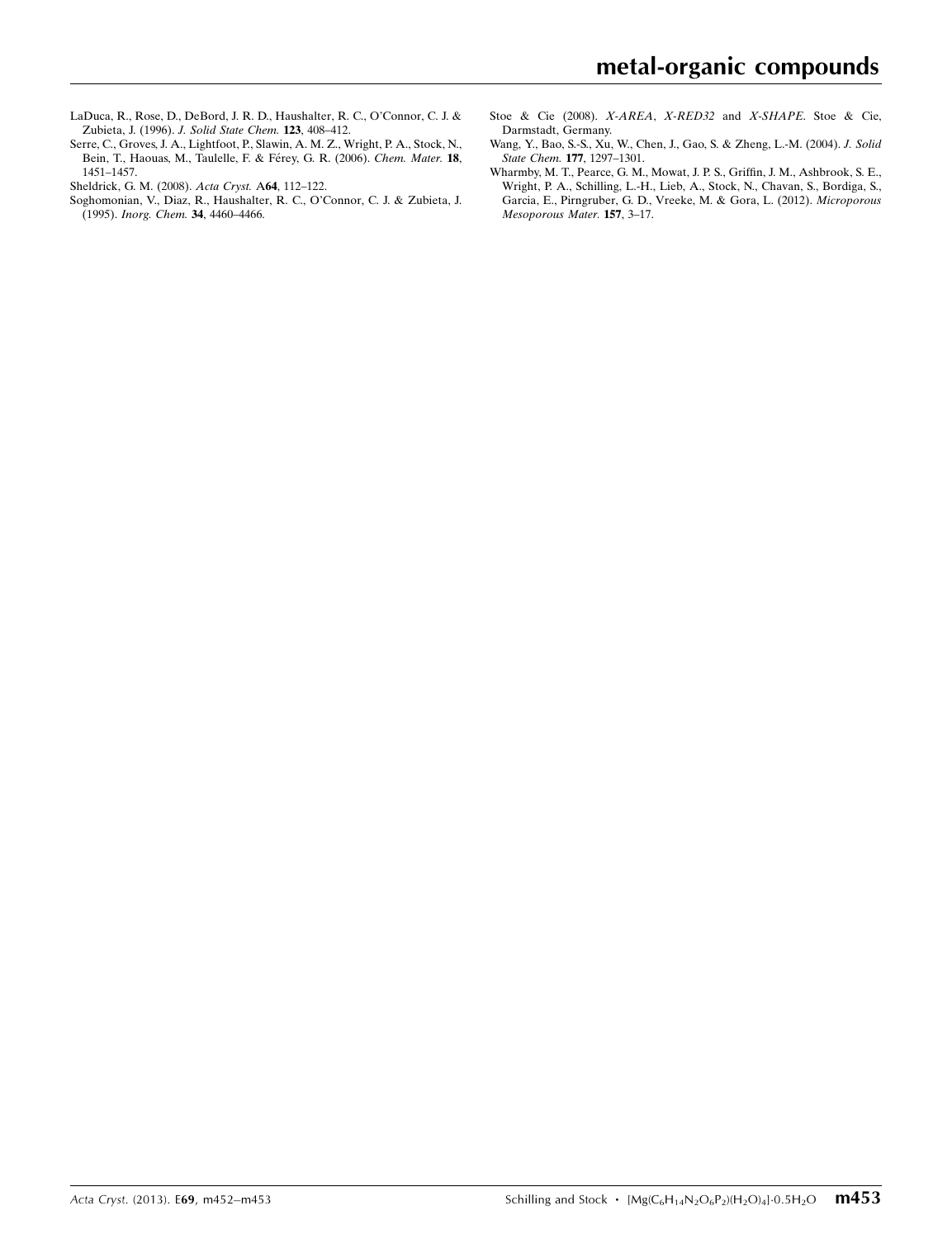# **supporting information**

*Acta Cryst.* (2013). E**69**, m452–m453 [doi:10.1107/S1600536813018722]

# *catena***-Poly[[[tetraaquamagnesium]-***trans***-***µ***-[(piperazine-1,4-diium-1,4-diyl)bis- (methylene)]diphosphonato] hemihydrate]**

## **Lars-Hendrik Schilling and Norbert Stock**

## **S1. Comment**

Due to their flexible coordination behaviour, organic linker molecules containing phosphonate groups allow the synthesis of a multitude of inorganic-organic hybrid materials (Gagnon *et al.*, 2012). In this context, the ligand *N,N′* piperazinebis(methylenephosphonic acid) (H2O3P—CH2—NC4H8N—CH2—PO3H2 = H4**L**) has been the subject of intense interest, since its use has led to a number of dense metal phosphonates (Groves, Stephens *et al.*, 2006, Groves *et al.*, 2005*a*, 2005*b*, Choi *et al.*, 1994, LaDuca *et al.*, 1996, Soghomonian *et al.*, 1995, Wang *et al.*, 2004) as well as porous ones (Groves, Miller *et al.*, 2006, Serre *et al.*, 2006). The compounds  $[Co_2(H_2O)_2L]$  5.1 H<sub>2</sub>O (denoted Co-STA-12) and  $[Mg_2(H_2O)_2L]$  · 3.97 H<sub>2</sub>O (denoted CAU-2) are highly porous with micropore volumes of 0.14 cm<sup>3</sup> g<sup>-1</sup> and 0.20 cm<sup>3</sup> g<sup>-1</sup>, respectively (Wharmby *et al.*, 2012). Investigation of the system MgCl<sub>2</sub> · 6 H<sub>2</sub>O / H<sub>4</sub>**L** / base / H<sub>2</sub>O led to the formation of CAU-2. We have now been able to isolate a new compound,  $[Mg(H_2O)_4(H_2L)] \cdot 0.5 H_2O$ , in this system, which is obtained from slightly acidic reaction mixtures ( $4 \leq pH \leq 6.5$ ). Optimization of the reaction conditions (concentration and reaction time) led to the formation of single crystals. The asymmetric unit of the crystal structure is depicted in Fig. 1.

[Mg(H<sub>2</sub>O)<sub>4</sub>(H<sub>2</sub>**L**)] 0.5 H<sub>2</sub>O adopts a one-dimensional structure containing alternating inorganic and organic building units of MgO<sub>6</sub> polyhedra and *N,N'*-piperaziniumbis(methylenephosphonate) ions (Fig. 2). The Mg<sup>2+</sup> ions are octahedrally coordinated by six oxygen atoms (O1, O4, O5 and their symmetry equivalents), of which four (O4 and O5) belong to water molecules while two (O1) belong to phosphonate groups of the ligand molecules. The charge of the structure is balanced by protons connected to the N atoms of the ligand making it a quaternary amine. In addition, a further water molecule is found on a partially occupied position.

### **S2. Experimental**

A reaction mixture of MgCl<sub>2</sub> 6 H<sub>2</sub>O (13.55 mg, 50 *μ*mol), *N,N'*-piperazinebis(methylenephosphonic acid) (36.55 mg, 100 nmol), potassium hydroxide (16.83 mg, 300 nmol) and 1.5 ml water was placed in a 2 ml Teflon-lined autoclave. Subsequently the reactor was heated from room temperature to 130 °C (heating rate 1 °C min<sup>-1</sup>), the temperature was held for 52 h and then slowly lowered to room temperature over a period of 12 h. The resulting colourless crystals were collected by filtration and analysed *via* single-crystal XRD. Yield: 32%.

### **S3. Refinement**

All H atoms of C—H groups were located in difference maps but were positioned with idealized geometry and were refined isotropically with  $U_{iso}(H) = 1.2 U_{eq}(C)$  using a riding model with C—H = 0.97 Å for aliphatic H atoms. The water H atoms were located in difference maps, their bond lengths were set to ideal values of 0.82 Å and they were refined using a riding model with  $U_{iso}(H) = 1.5 U_{eq}(O)$ . The N—H H atom was located in a difference map but was positioned with idealized geometry and was refined isotropic with  $U_{iso}(H) = 1.2 U_{eq}(C)$  using a riding model with N—H = 0.86 Å.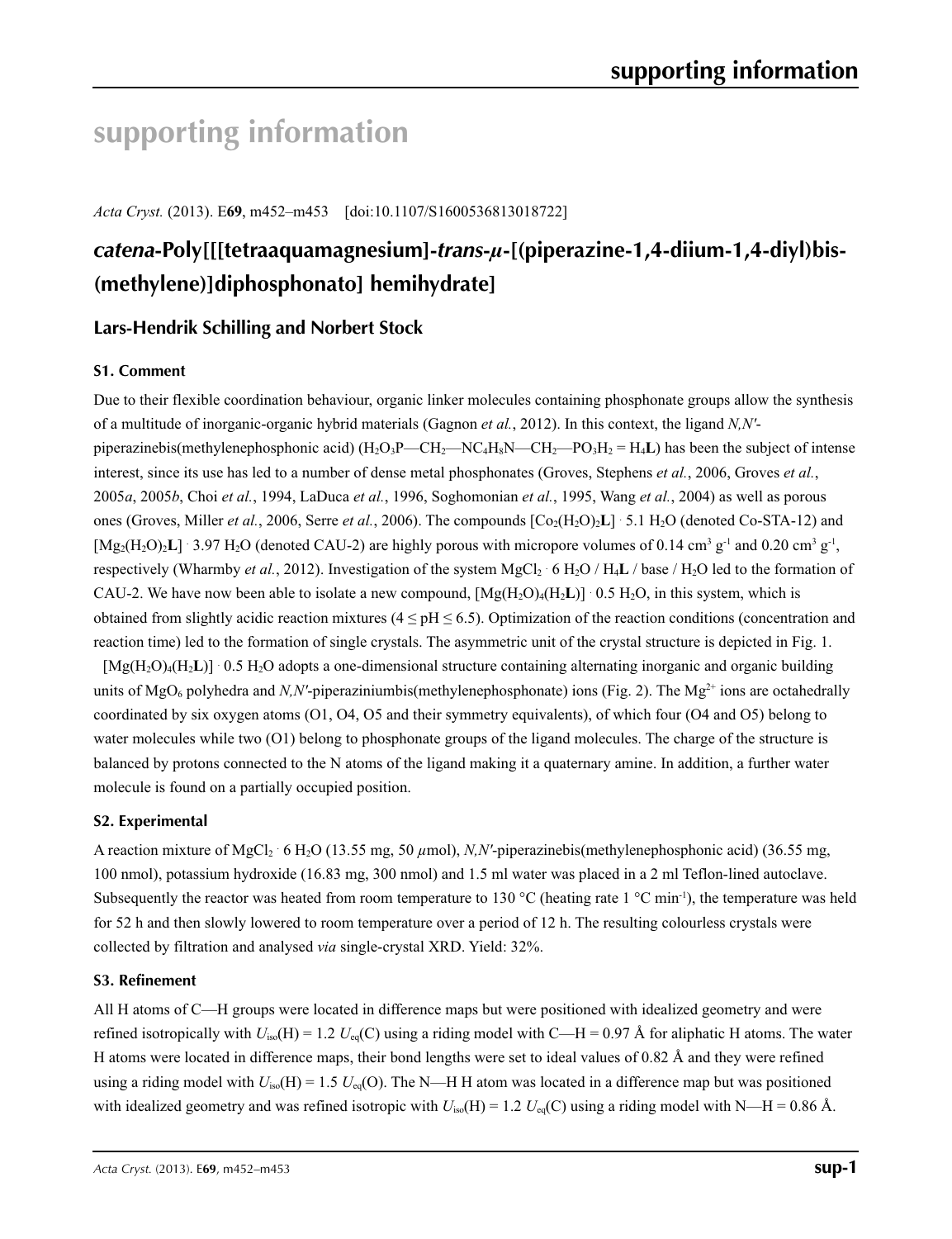

## **Figure 1**

Asymmetric unit of the title compound with labeling and displacement ellipsoids drawn at the 50% probability level.

![](_page_3_Figure_4.jpeg)

### **Figure 2**

Chain-formed building unit of  $[Mg(H_2O)_4(H_2L)] \cdot 0.5 H_2O$ .

## *catena***-Poly[[[tetraaquamagnesium]-***trans***-***µ***-[(piperazine-1,4-diium-1,4-diyl)bis(methylene)]diphosphonato] hemihydrate]**

| Crystal data                                                                                                                                                                                                                                                                                                     |                                                                                                                                                                                                                                                                                          |
|------------------------------------------------------------------------------------------------------------------------------------------------------------------------------------------------------------------------------------------------------------------------------------------------------------------|------------------------------------------------------------------------------------------------------------------------------------------------------------------------------------------------------------------------------------------------------------------------------------------|
| $[Mg(C_6H_{14}N_2O_6P_2)(H_2O)_4] \cdot 0.5H_2O$<br>$M_r = 377.51$<br>Triclinic, P1<br>Hall symbol: -P 1<br>$a = 6.6296(5)$ Å<br>$b = 6.8074(6)$ Å<br>$c = 8.7962(7)$ Å<br>$\alpha$ = 94.579 (6) <sup>o</sup><br>$\beta$ = 103.326 (6) <sup>o</sup><br>$\gamma = 106.552(6)$ °<br>$V = 365.75(5)$ Å <sup>3</sup> | $Z=1$<br>$F(000) = 199$<br>$D_x = 1.714$ Mg m <sup>-3</sup><br>Mo Ka radiation, $\lambda = 0.71073$ Å<br>Cell parameters from 1270 reflections<br>$\theta$ = 1.2–29.8°<br>$\mu = 0.40$ mm <sup>-1</sup><br>$T = 293 \text{ K}$<br>Needle, colorless<br>$0.21 \times 0.12 \times 0.04$ mm |
| Data collection                                                                                                                                                                                                                                                                                                  |                                                                                                                                                                                                                                                                                          |
| Stoe IPSD-2<br>diffractometer<br>Radiation source: fine-focus sealed tube<br>Graphite monochromator                                                                                                                                                                                                              | $\omega$ scan<br>Absorption correction: numerical<br>$(X-SHAPE$ and $X-RED32$ ; Stoe & Cie, 2008)<br>$T_{\min} = 0.886$ , $T_{\max} = 0.974$                                                                                                                                             |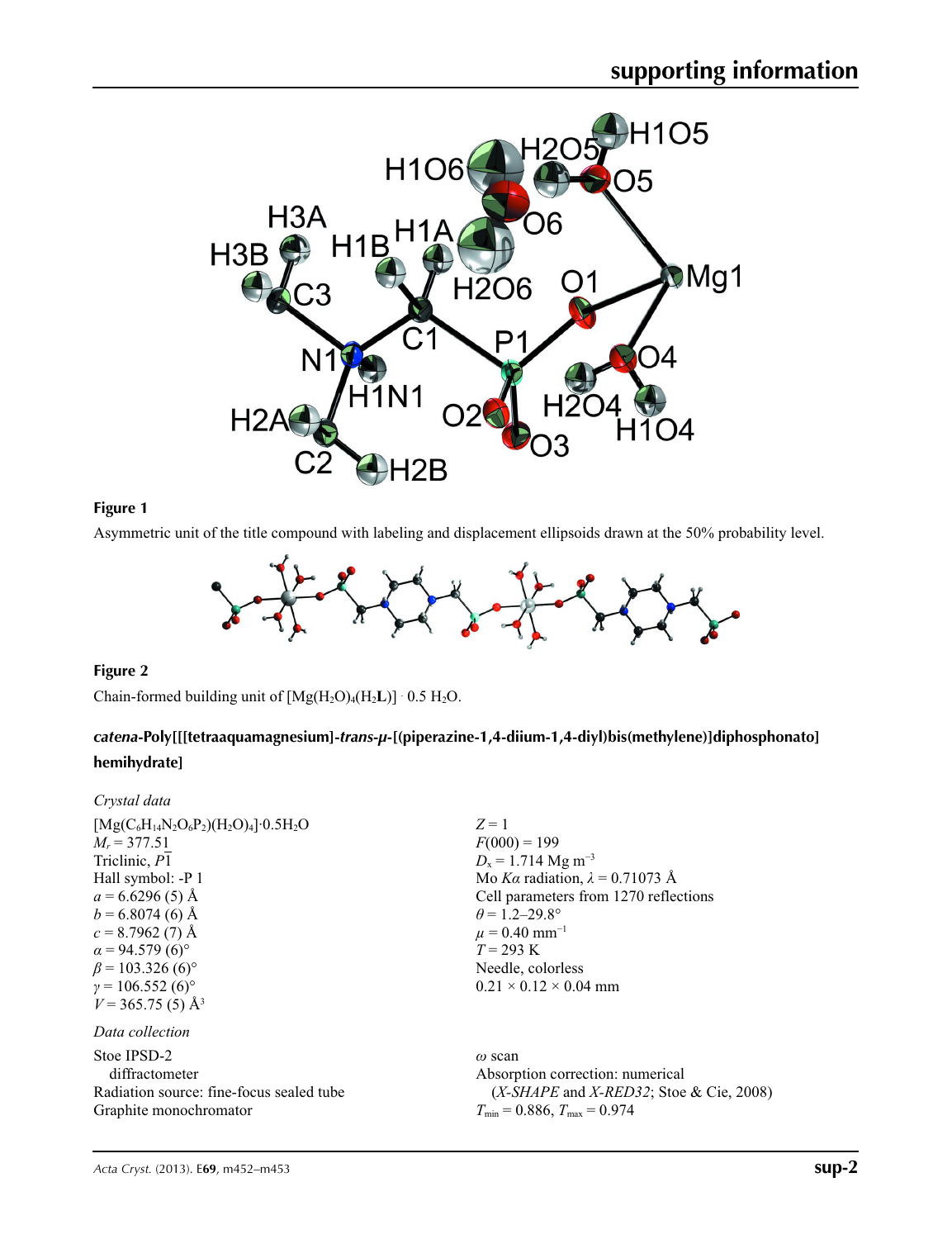| 6973 measured reflections              | $\theta_{\text{max}} = 29.2^{\circ}, \theta_{\text{min}} = 3.2^{\circ}$ |
|----------------------------------------|-------------------------------------------------------------------------|
| 1957 independent reflections           | $h = -9 \rightarrow 9$                                                  |
| 1727 reflections with $I > 2\sigma(I)$ | $k=-9 \rightarrow 9$                                                    |
| $R_{\text{int}} = 0.036$               | $l = -12 \rightarrow 12$                                                |

#### *Refinement*

| Refinement on $F^2$                             | Secondary atom site location: difference Fourier             |
|-------------------------------------------------|--------------------------------------------------------------|
| Least-squares matrix: full                      | map                                                          |
| $R[F^2 > 2\sigma(F^2)] = 0.030$                 | Hydrogen site location: inferred from                        |
| $wR(F^2) = 0.080$                               | neighbouring sites                                           |
| $S = 1.01$                                      | H-atom parameters constrained                                |
| 1957 reflections                                | $w = 1/[\sigma^2(F_0^2) + (0.0352P)^2 + 0.2734P]$            |
| 103 parameters                                  | where $P = (F_o^2 + 2F_c^2)/3$                               |
| 0 restraints                                    | $(\Delta/\sigma)_{\text{max}}$ < 0.001                       |
| Primary atom site location: structure-invariant | $\Delta \rho_{\text{max}} = 0.43 \text{ e } \text{\AA}^{-3}$ |
| direct methods                                  | $\Delta \rho_{\rm min} = -0.43$ e Å <sup>-3</sup>            |

### *Special details*

**Geometry**. All e.s.d.'s (except the e.s.d. in the dihedral angle between two l.s. planes) are estimated using the full covariance matrix. The cell e.s.d.'s are taken into account individually in the estimation of e.s.d.'s in distances, angles and torsion angles; correlations between e.s.d.'s in cell parameters are only used when they are defined by crystal symmetry. An approximate (isotropic) treatment of cell e.s.d.'s is used for estimating e.s.d.'s involving l.s. planes.

**Refinement**. Refinement of  $F^2$  against ALL reflections. The weighted *R*-factor  $wR$  and goodness of fit *S* are based on  $F^2$ , conventional *R*-factors *R* are based on *F*, with *F* set to zero for negative  $F^2$ . The threshold expression of  $F^2 > \sigma(F^2)$  is used only for calculating *R*-factors(gt) *etc*. and is not relevant to the choice of reflections for refinement. *R*-factors based on *F*<sup>2</sup> are statistically about twice as large as those based on *F*, and *R*- factors based on ALL data will be even larger.

|                               | $\boldsymbol{x}$ | $\mathcal{Y}$ | $\boldsymbol{z}$ | $U_{\rm iso}*/U_{\rm eq}$ | Occ. (2) |
|-------------------------------|------------------|---------------|------------------|---------------------------|----------|
| Mg1                           | 0.5000           | 0.5000        | 0.5000           | 0.01868(16)               |          |
| P <sub>1</sub>                | 0.36611(6)       | 0.83891(6)    | 0.71790(4)       | 0.01741(10)               |          |
| O <sub>1</sub>                | 0.47100(19)      | 0.67534(18)   | 0.69031(14)      | 0.0256(2)                 |          |
| O <sub>2</sub>                | 0.22643(18)      | 0.87610(17)   | 0.56605(13)      | 0.0228(2)                 |          |
| O <sub>3</sub>                | 0.52336(14)      | 1.04094(13)   | 0.81824(11)      | 0.0225(2)                 |          |
| C1                            | 0.17809(14)      | 0.73201(13)   | 0.83666(11)      | 0.0218(3)                 |          |
| H1A                           | 0.2264           | 0.6279        | 0.8904           | $0.026*$                  |          |
| H1B                           | 0.0379           | 0.6240        | 0.8034           | $0.026*$                  |          |
| N1                            | 0.1348(2)        | 0.89184(19)   | 0.94153(15)      | 0.0181(2)                 |          |
| H1N1                          | 0.2589           | 0.9558        | 1.0077           | $0.022*$                  |          |
| C <sub>2</sub>                | 0.0614(3)        | 1.0529(2)     | 0.85892(19)      | 0.0235(3)                 |          |
| H2A                           | $-0.0754$        | 0.9870        | 0.7791           | $0.028*$                  |          |
| H2B                           | 0.1690           | 1.1225        | 0.8065           | $0.028*$                  |          |
| C <sub>3</sub>                | $-0.0313(3)$     | 0.7900(2)     | 1.02369(19)      | 0.0218(3)                 |          |
| H <sub>3</sub> A              | 0.0147           | 0.6857        | 1.0786           | $0.026*$                  |          |
| H3B                           | $-0.1695$        | 0.7211        | 0.9461           | $0.026*$                  |          |
| O <sub>4</sub>                | 0.30950(18)      | 0.64149(17)   | 0.34463(13)      | 0.0236(2)                 |          |
| H1O4                          | 0.3778           | 0.7291        | 0.3008           | $0.028*$                  |          |
| H <sub>2</sub> O <sub>4</sub> | 0.2647           | 0.7153        | 0.3980           | $0.028*$                  |          |
| O <sub>5</sub>                | 0.22487(19)      | 0.26098(18)   | 0.51161(16)      | 0.0309(3)                 |          |
| H1O5                          | 0.2383           | 0.1488        | 0.5310           | $0.037*$                  |          |
|                               |                  |               |                  |                           |          |

*Fractional atomic coordinates and isotropic or equivalent isotropic displacement parameters (Å<sup>2</sup>)*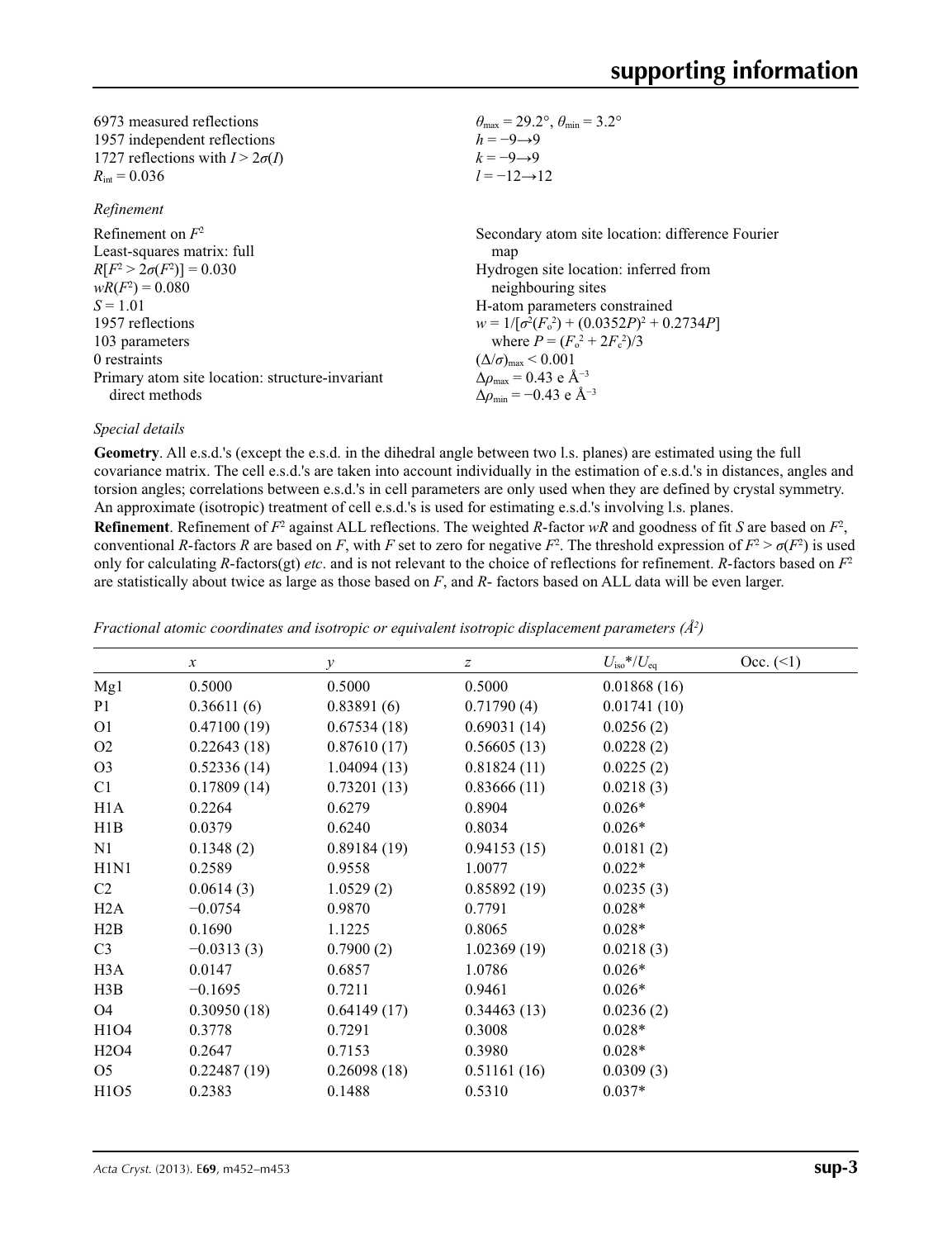# **supporting information**

| H <sub>2</sub> O <sub>5</sub> | 0.0957     | 0.2540     | 0.4922    | $0.037*$   |      |
|-------------------------------|------------|------------|-----------|------------|------|
| O <sub>6</sub>                | 0.5116(13) | 0.5606(12) | 1.0711(9) | 0.0620(19) | 0.25 |
| H <sub>1</sub> O <sub>6</sub> | 0.5284     | 0.5120     | 1.1538    | $0.093*$   | 0.25 |
| H <sub>2</sub> O <sub>6</sub> | 0.5205     | 0.6822     | .0956     | $0.093*$   | 0.25 |

*Atomic displacement parameters (Å2 )*

|                | $U^{11}$    | $L^{22}$    | $\mathcal{L}^{\beta 3}$ | $U^{12}$    | $U^{13}$    | $L^{23}$    |
|----------------|-------------|-------------|-------------------------|-------------|-------------|-------------|
| Mg1            | 0.0172(3)   | 0.0181(3)   | 0.0219(3)               | 0.0073(3)   | 0.0059(3)   | 0.0011(3)   |
| P <sub>1</sub> | 0.01580(17) | 0.01772(18) | 0.01999(19)             | 0.00653(13) | 0.00637(13) | 0.00069(13) |
| O <sub>1</sub> | 0.0300(6)   | 0.0285(6)   | 0.0246(6)               | 0.0176(5)   | 0.0094(5)   | 0.0020(4)   |
| O <sub>2</sub> | 0.0203(5)   | 0.0246(5)   | 0.0244(5)               | 0.0097(4)   | 0.0047(4)   | 0.0025(4)   |
| O <sub>3</sub> | 0.0200(5)   | 0.0213(5)   | 0.0237(5)               | 0.0037(4)   | 0.0053(4)   | 0.0010(4)   |
| C <sub>1</sub> | 0.0228(7)   | 0.0170(6)   | 0.0276(8)               | 0.0055(5)   | 0.0121(6)   | 0.0011(6)   |
| N1             | 0.0151(5)   | 0.0194(6)   | 0.0206(6)               | 0.0052(4)   | 0.0070(5)   | 0.0019(5)   |
| C <sub>2</sub> | 0.0269(7)   | 0.0258(7)   | 0.0246(7)               | 0.0132(6)   | 0.0127(6)   | 0.0077(6)   |
| C <sub>3</sub> | 0.0216(7)   | 0.0205(7)   | 0.0271(7)               | 0.0066(6)   | 0.0129(6)   | 0.0060(6)   |
| O <sub>4</sub> | 0.0245(5)   | 0.0233(5)   | 0.0252(6)               | 0.0101(4)   | 0.0075(4)   | 0.0032(4)   |
| O <sub>5</sub> | 0.0186(5)   | 0.0240(6)   | 0.0501(8)               | 0.0059(4)   | 0.0086(5)   | 0.0106(5)   |
| O <sub>6</sub> | 0.065(5)    | 0.059(4)    | 0.068(5)                | 0.025(4)    | 0.019(4)    | 0.020(4)    |

*Geometric parameters (Å, º)*

| $Mgl$ – $O1i$                | 2.0552(11) | $N1 - H1N1$           | 0.8600     |
|------------------------------|------------|-----------------------|------------|
| $Mgl$ – $O1$                 | 2.0553(11) | $C2-C3ii$             | 1.513(2)   |
| $Mgl$ –O5                    | 2.0991(12) | $C2 - H2A$            | 0.9700     |
| $Mg1 - O5$ <sup>i</sup>      | 2.0992(12) | $C2 - H2B$            | 0.9700     |
| $Mg1 - O4$ <sup>i</sup>      | 2.1209(11) | $C3-C2$ <sup>ii</sup> | 1.513(2)   |
| $Mg1 - O4$                   | 2.1209(11) | $C3 - H3A$            | 0.9700     |
| $P1 - O1$                    | 1.5027(11) | $C3 - H3B$            | 0.9700     |
| $P1 - O2$                    | 1.5242(12) | O4-H1O4               | 0.8199     |
| $P1 - O3$                    | 1.5240(10) | O4-H2O4               | 0.8201     |
| $P1 - C1$                    | 1.8383     | $O5 - H1O5$           | 0.8200     |
| $C1 - N1$                    | 1.5022(15) | O5-H2O5               | 0.8200     |
| $C1-H1A$                     | 0.9700     | $O6 - O6$ iii         | 1.395(16)  |
| Cl—H1B                       | 0.9700     | O6-H1O6               | 0.8201     |
| $N1 - C3$                    | 1.4925(18) | O6-H2O6               | 0.8200     |
| $N1 - C2$                    | 1.495(2)   |                       |            |
| $O1^{i}$ -Mgl- $O1$          | 180.00(6)  | $C3-M1-C2$            | 108.49(11) |
| $O1^{\text{i}}$ -Mgl- $O5$   | 90.35(5)   | $C3-M1-C1$            | 110.46(10) |
| $O1 - Mg1 - O5$              | 89.65(5)   | $C2 - N1 - C1$        | 114.75(11) |
| $O1^{i}$ -Mg $1$ - $O5^{i}$  | 89.65(5)   | $C3-M1-H1N1$          | 111.5      |
| $O1 - Mg1 - O5$              | 90.35(5)   | $C2-M1-H1N1$          | 106.5      |
| $O5 - Mg1 - O5$              | 180.00(7)  | $Cl-M1-H1N1$          | 105.1      |
| $O1^{i}$ -Mg1- $O4^{i}$      | 89.80(4)   | $N1-C2-C3ii$          | 110.27(12) |
| $O1 - Mg1 - O4$ <sup>i</sup> | 90.20(4)   | $N1-C2-H2A$           | 109.6      |
| $O5 - Mg1 - O4$ <sup>i</sup> | 87.19(5)   | $C3ii$ - $C2$ -H2A    | 109.6      |
|                              |            |                       |            |